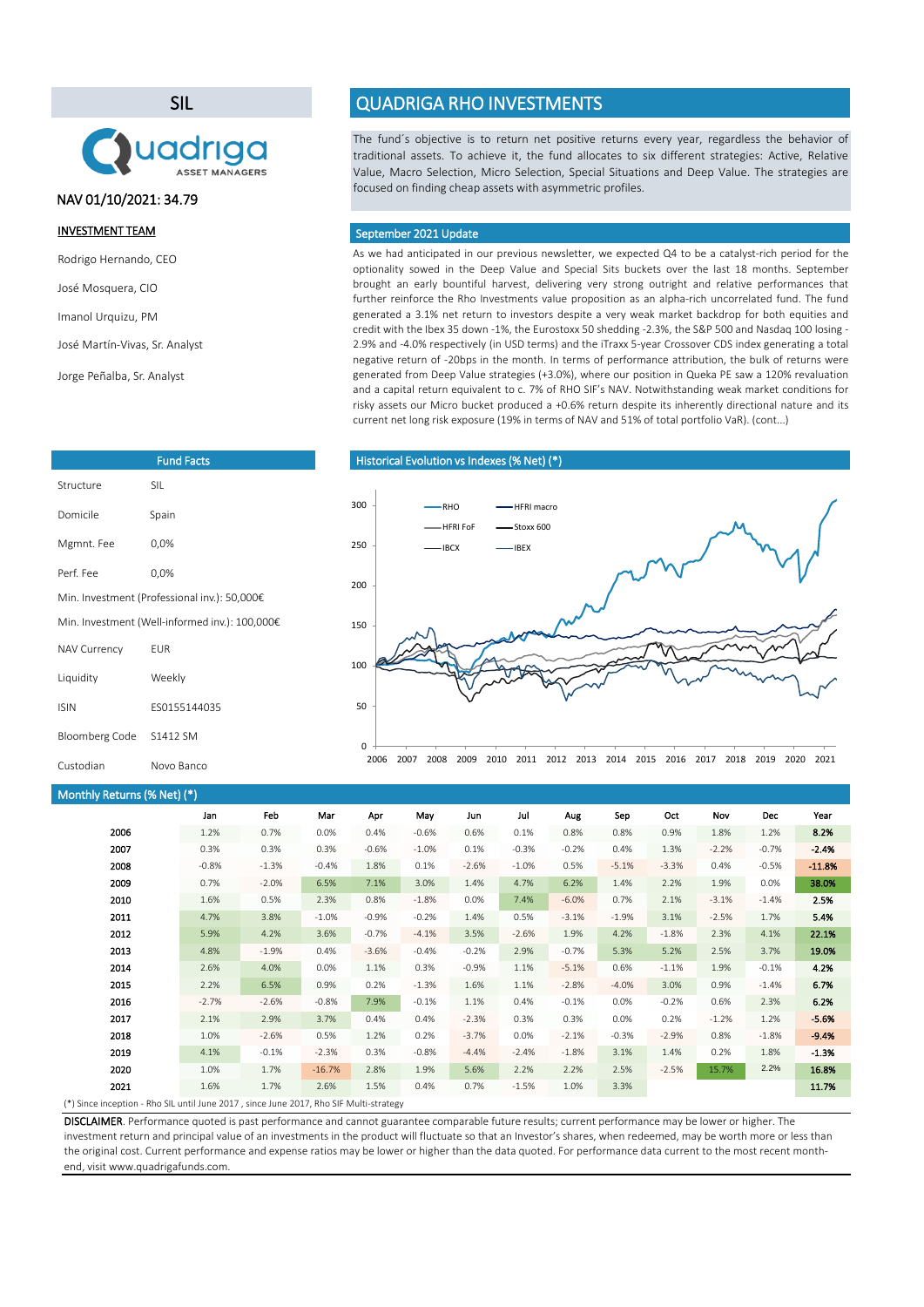# Comparative Risk / Return

|                 | <b>RETURNS (CAGR)</b> |          | <b>VOLATILITY</b> |         |         |                 |
|-----------------|-----------------------|----------|-------------------|---------|---------|-----------------|
|                 | 5 years               | 3 years  | Since inception   | 5 years | 3 years | Since inception |
| Rho Investments | 4.79%                 | 6.43%    | 7.06%             | 12.66%  | 15.68%  | 10.32%          |
| Stoxx 600       | 5.81%                 | 5.88%    | 2.46%             | 14.17%  | 17.09%  | 14.75%          |
| Ibex            | 0.04%                 | $-2.15%$ | $-1.26%$          | 19.81%  | 23.13%  | 20.18%          |
|                 |                       |          |                   |         |         |                 |

| Returns (% Net)      |        |
|----------------------|--------|
|                      |        |
| 2021                 | 11.70% |
| $CAGR*$              | 7.06%  |
| Sep 2021             | 3.25%  |
|                      |        |
| <b>Risk / Return</b> |        |
| Volatility*          | 10.32% |
|                      |        |
| Sharpe Ratio*        | 0.68   |
| Sortino Ratio        | 0.93   |
| Parametric VaR 1-d   | 1.26%  |

#### Performance attribution across strategies (% Net)\*



### Top Five Positions

| SX5F 4200 Oct21 call | 6.07%    |
|----------------------|----------|
| Grifols A shares     | $-5.98%$ |
| Grifols B shares     | 5.86%    |
| Unicaja shares       | 4.07%    |
| Queka PE             | 4.01%    |
|                      |          |

### % Exposure

| Gross | 141.39% |
|-------|---------|
| Net   | 45.49%  |

# Risk Concentration and Distribution Metrics





# % of Gross Exposure per Strategy

| Active         | 31.51% |
|----------------|--------|
| Deep value     | 4.04%  |
| Hedges         | 7.73%  |
| Liquidity      | 25.50% |
| Macro          | 5.48%  |
| Micro          | 7.57%  |
| Relative value | 13.42% |
| Special sits   | 4.75%  |
|                |        |



#### (\*) Since inception

DISCLAIMER. Performance quoted is past performance and cannot guarantee comparable future results; current performance may be lower or higher. The investment return and principal value of an investments in the product will fluctuate so that an Investor's shares, when redeemed, may be worth more or less than the original cost. Current performance and expense ratios may be lower or higher than the data quoted. For performance data current to the most recent monthend, visit www.quadrigafunds.com.